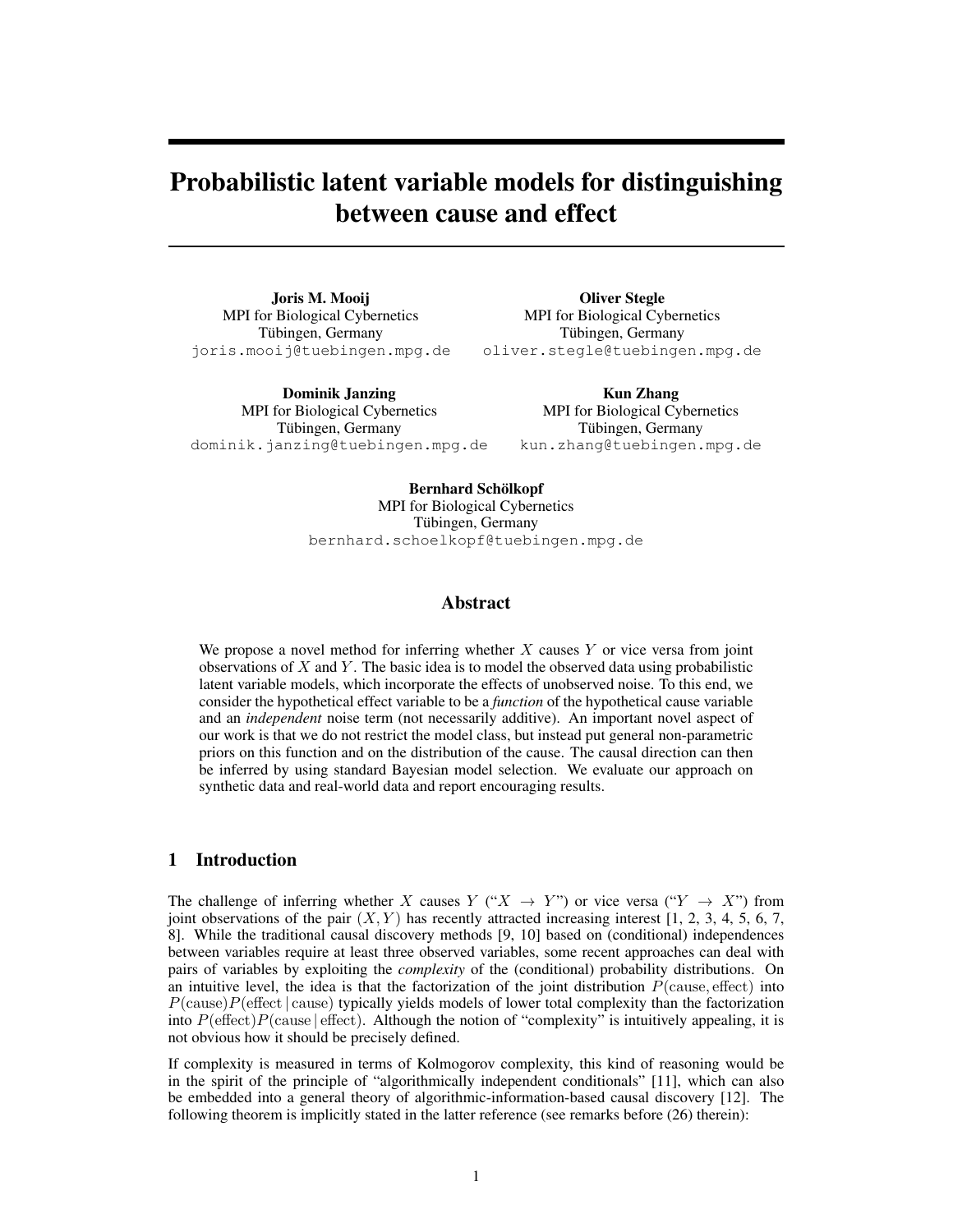**Theorem 1** Let  $P(X, Y)$  be a joint distribution with finite Kolmogorov complexity such that  $P(X)$ *and*  $P(Y | X)$  *are algorithmically independent, i.e.,* 

$$
I(P(X): P(Y | X)) \stackrel{+}{=} 0, \tag{1}
$$

*where*  $\stackrel{+}{=}$  *denotes equality up to additive constants. Then:* 

$$
K(P(X)) + K(P(Y | X)) \stackrel{+}{\leq} K(P(Y)) + K(P(X | Y)).
$$
 (2)

The proof is given by observing that (1) implies that the shortest description of  $P(X, Y)$  is given by separate descriptions of  $P(X)$  and  $P(Y | X)$ . It is important to note at this point that the total complexity of the causal model consists of both the complexity of the conditional distribution and of the marginal of the putative cause. However, since Kolmogorov complexity is uncomputable, this does not solve the causal discovery problem in practice. Therefore, other notions of complexity need to be considered.

The work of [4] measures complexity in terms of norms in a reproducing kernel Hilbert space, but due to the high computational costs it applies only to cases where one of the variables is binary. The methods [1, 2, 3, 5, 6] define classes of conditionals C and marginal distributions  $M$ , and prefer  $X \to Y$  whenever  $P(X) \in \mathcal{M}$  and  $P(Y | X) \in \mathcal{C}$  but  $P(Y) \notin \mathcal{M}$  or  $P(X | Y) \notin \mathcal{C}$ . This can be interpreted as a (crude) notion of model complexity: all probability distributions inside the class are simple, and those outside the class are complex. However, this *a priori* restriction to a particular class of models poses serious practical limitations (even when in practice some of these methods "soften" the criteria by, for example, using the  $p$ -values of suitable hypothesis tests).

In the present work we propose to use a fully non-parametric, Bayesian approach instead. The key idea is to define appropriate priors on marginal distributions (of the cause) and on conditional distributions (of the effect given the cause) that both favor distributions of low complexity. To decide upon the most likely causal direction, we can compare the marginal likelihood (also called evidence) of the models corresponding to each of the hypotheses  $X \to Y$  and  $Y \to X$ . An important novel aspect of our work is that we explicitly treat the "noise" as a latent variable that summarizes the influence of all other unobserved causes of the effect. The additional key assumption here is the independence of the "causal mechanism" (the function mapping from the cause and noise to the effect) and the distribution of the cause, an idea that was exploited in a different way recently for the deterministic (noise-free) case [13]. The three main contributions of this work are:

- to show that causal discovery for the two-variable cause-effect problem can be done without restricting the class of possible causal mechanisms;
- to point out the importance of accounting for the complexity of the distribution of the cause, in addition to the complexity of the causal mechanism (like in equation (2));
- to show that a Bayesian approach can be used for causal discovery even in the case of two continuous variables, without the need for explicit independence tests.

The last aspect allows for a straightforward extension of the method to the multi-variable case, the details of which are beyond the scope of this article.<sup>1</sup> Apart from discussing the proposed method on a theoretical level, we also evaluate our approach on both simulated and real-world data and report good empirical results.

## 2 Theory

We start with a theoretical treatment of how to solve the basic causal discovery task (see Figure 1a).

<sup>&</sup>lt;sup>1</sup>For the special case of additive Gaussian noise, the method proposed in [1] would also seem to be a valid Bayesian approach to causal discovery with continuous variables. However, that approach is flawed, as it either completely ignores the distribution for the cause, or uses a simple Gaussian marginal distribution for the cause, which may not be realistic (from the paper it is not clear exactly what is proposed). But, as suggested by Theorem 1, and as illustrated by our empirical results, the complexity of the input distribution plays an important role here that cannot be neglected, especially in the two-variable case.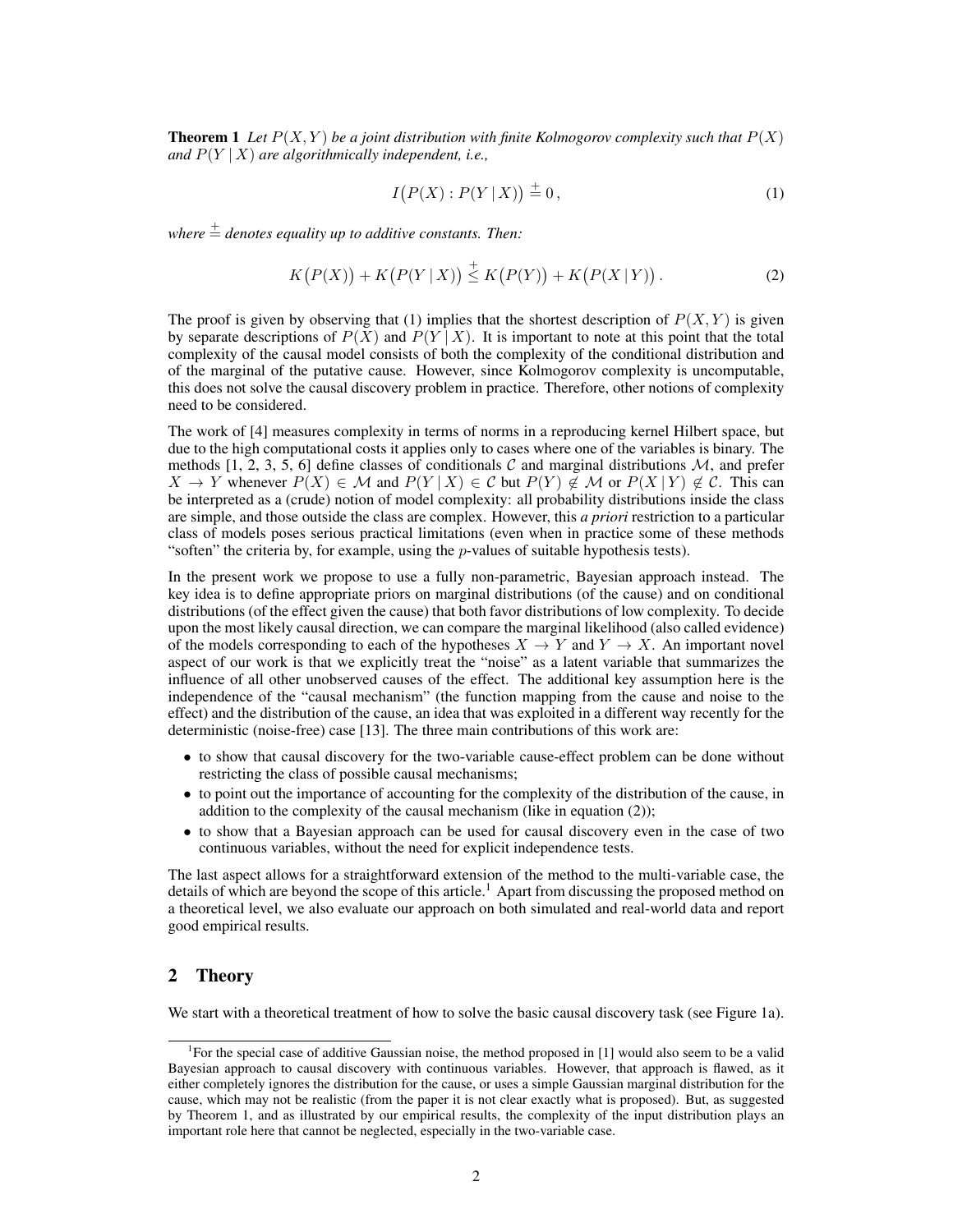

Figure 1: Observed variables are colored gray, and unobserved variables are white. (a) The basic causal discovery task: which of the two causal models gives the best explanation of the observed data  $\mathcal{D} = \{(x_i, y_i)\}_{i=1}^N$ ? (b) More detailed version of the graphical model for "X causes Y".

#### 2.1 Probabilistic latent variable models for causal discovery

First, we give a more precise definition of the class of models that we use for representing that  $X$ causes Y (" $X \to Y$ "). We assume that the relationship between X and Y is not deterministic, but disturbed by unobserved noise  $E$  (effectively, the summary of all other unobserved causes of  $Y$ ). The situation is depicted in the left-hand part of Figure 1a:  $X$  and  $E$  both cause  $Y$ , but although  $X$ and  $Y$  are observed,  $E$  is not. We make the following additional assumptions:

(A) There are no other causes of Y, or in other words, we assume *determinism*: a function  $f$  exists such that

$$
Y = f(X, E).
$$

This function will henceforth be called the *causal mechanism*.

(B) X and E have no common causes, i.e., X and E are independent:

 $X \perp\!\!\!\perp E$ .

(C) The distribution of the cause is "independent" from the causal mechanism.<sup>2</sup>

(D) The noise has a standard-normal distribution:  $E \sim \mathcal{N}(0, 1)^3$ 

Several recent approaches to causal discovery are based on the assumptions (A) and (B) only, but pose one of the following additional restrictions on  $f$ :

- $f$  is linear [2];
- *additive noise* [5], where  $f(X, E) = F(X) + E$  for some function F;
- the *post-nonlinear model* [6], where  $f(X, E) = G(F(X) + E)$  for some functions F, G.

For these special cases, it has been shown that a model of the same (restricted) form in the reverse direction  $Y \to X$  that induces the same joint distribution on  $(X, Y)$  does *not* exist in general. This asymmetry can be used for inferring the causal direction.

In practice, a limited model class may lead to wrong conclusions about the causal direction. For example, when assuming additive noise, it may happen that neither of the two directions provides a sufficiently good fit to the data and hence no decision can be made. Therefore, we would like to drop this kind of assumptions that limit the model class. However, assumptions (A) and (B) are not enough on their own: in general, one can always construct a random variable  $\tilde{E} \sim \mathcal{N}(0, 1)$  and a function  $\tilde{f} : \mathbb{R}^2 \to \mathbb{R}$  such that

$$
X = \tilde{f}(Y, \tilde{E}), \qquad Y \perp \tilde{E} \tag{3}
$$

(for a proof of this statement, see e.g., [14, Theorem 1]).

In combination with the other two assumptions (C) and (D), however, one does obtain an asymmetry that can be used to infer the causal direction. Note that assumption (C) still requires a suitable mathematical interpretation. One possibility would be to interpret this independence as an algorithmic

 $2$ This assumption may be violated in biological systems, for example, where the causal mechanisms may have been tuned to their input distributions through evolution.

<sup>&</sup>lt;sup>3</sup>This is not a restriction of the model class, since in general we can write  $E = g(\overline{E})$  for some function g, with  $\bar{E} \sim \mathcal{N}(0, 1)$  and  $\bar{f} = f(\cdot, g(\cdot)).$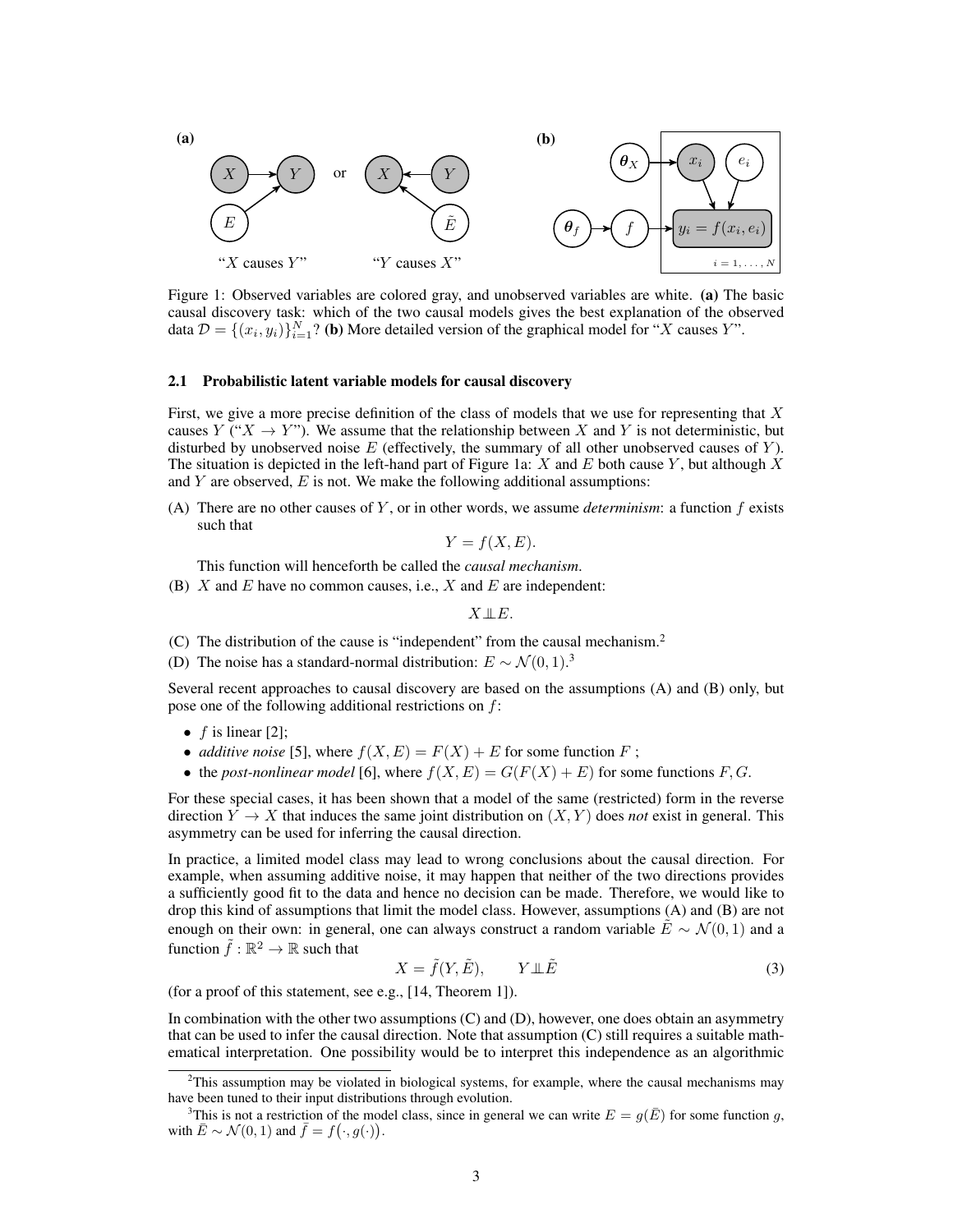independence similar to Theorem 1, but then we could not use it in practice. Another interpretation has been used in [13] for the noise-free case (i.e., the deterministic model  $Y = f(X)$ ). Here, our aim is to deal with the noisy case. For this setting we propose a Bayesian approach, which will be explained in the next subsection.

#### 2.2 The Bayesian generative model for  $X \to Y$

The basic idea is to define non-parametric priors on the causal mechanisms and input distributions that favor functions and distributions of low complexity. Inferring the causal direction then boils down to standard Bayesian model selection, where preference is given to the model with the largest marginal likelihood.

We introduce random variables  $x_i$  (the cause),  $y_i$  (the effect) and  $e_i$  (the noise), for  $i = 1, ..., N$ where N is the number of data points. We use vector notation  $x = (x_i)_{i=1}^N$  to denote the whole Ntuple of X-values  $x_i$ , and similarly for  $y$  and  $e$ . To make a Bayesian model comparison between the two models  $X \to Y$  and  $Y \to X$ , we need to calculate the marginal likelihoods  $p(x, y \mid X \to Y)$ and  $p(x, y | Y \rightarrow X)$ . Below, we will only consider the model  $X \rightarrow Y$  and omit this from the notation for brevity. The other model  $Y \to X$  is completely analogous, and can be obtained by simply interchanging the roles of  $X$  and  $Y$ .

The marginal likelihood for the observed data x, y under the model  $X \to Y$  is given by (see also Figure 1b):

$$
p(\boldsymbol{x}, \boldsymbol{y}) = p(\boldsymbol{x})p(\boldsymbol{y} \mid \boldsymbol{x}) = \left[ \int \left( \prod_{i=1}^{N} p(x_i \mid \boldsymbol{\theta}_X) \right) p(\boldsymbol{\theta}_X) d\boldsymbol{\theta}_X \right] \left[ \int \left( \prod_{i=1}^{N} \delta(y_i - f(x_i, e_i)) p_E(e_i) \right) de \ p(f \mid \boldsymbol{\theta}_f) df \ p(\boldsymbol{\theta}_f) d\boldsymbol{\theta}_f \right] \tag{4}
$$

Here,  $\theta_X$  and  $\theta_f$  parameterize prior distributions of the cause X and the causal mechanism f, respectively. Note how the four assumptions discussed in the previous subsection are incorporated into the model: assumption (A) results in Dirac delta distributions  $\delta(y_i - f(x_i, e_i))$  for each  $i =$ 1, ..., N. Assumption (B) is realized by the *a priori* independence  $p(x, e | \theta_X) = p(x | \theta_X) p_E(e)$ . Assumption (C) is realized as the *a priori* independence  $p(f, \theta_X) = p(f)p(\theta_X)$ . Assumption (D) is obvious by taking  $p_E(e) := \mathcal{N}(e \mid 0, 1)$ .

#### 2.3 Choosing the priors

In order to completely specify the model  $X \to Y$ , we need to choose particular priors. In this work, we assume that all variables are real numbers (i.e.,  $x, y$  and  $e$  are random variables taking values in  $\mathbb{R}^N$ ), and use the following choices (although other choices are also possible):

• For the prior distribution of the cause  $X$ , we use a Gaussian mixture model

$$
p(x_i | \boldsymbol{\theta}_X) = \sum_{j=1}^k \alpha_j \mathcal{N}(x_i | \mu_j, \sigma_j^2)
$$

with hyperparameters  $\theta_X = (k, \alpha_1, \ldots, \alpha_k, \mu_1, \ldots, \mu_k, \sigma_1, \ldots, \sigma_k)$ . We put an improper Dirichlet prior (with parameters  $(-1, -1, \ldots, -1)$ ) on the component weights  $\alpha$  and flat priors on the component parameters  $\mu$ ,  $\sigma$ .

• For the prior distribution  $p(f | \theta_f)$  of the causal mechanism f, we take a Gaussian process with zero mean function and squared-exponential covariance function:

$$
k_{\boldsymbol{\theta}_f}\big((x,e),(x',e')\big) = \lambda_Y^2 \exp\left(-\frac{(x-x')^2}{2\lambda_X^2}\right) \exp\left(-\frac{(e-e')^2}{2\lambda_E^2}\right) \tag{5}
$$

where  $\theta_f = (\lambda_X, \lambda_Y, \lambda_E)$  are length-scale parameters. The parameter  $\lambda_Y$  determines the amplitude of typical functions  $f(x, e)$ , and the length scales  $\lambda_X$  and  $\lambda_E$  determine how quickly typical functions change depending on  $x$  and  $e$ , respectively. In the additive noise case, for example, the length scale  $\lambda_E$  is large compared to the length scale  $\lambda_X$ , as this leads to an almost linear dependence of  $f$  on  $e$ . We put broad Gamma priors on all length-scale parameters.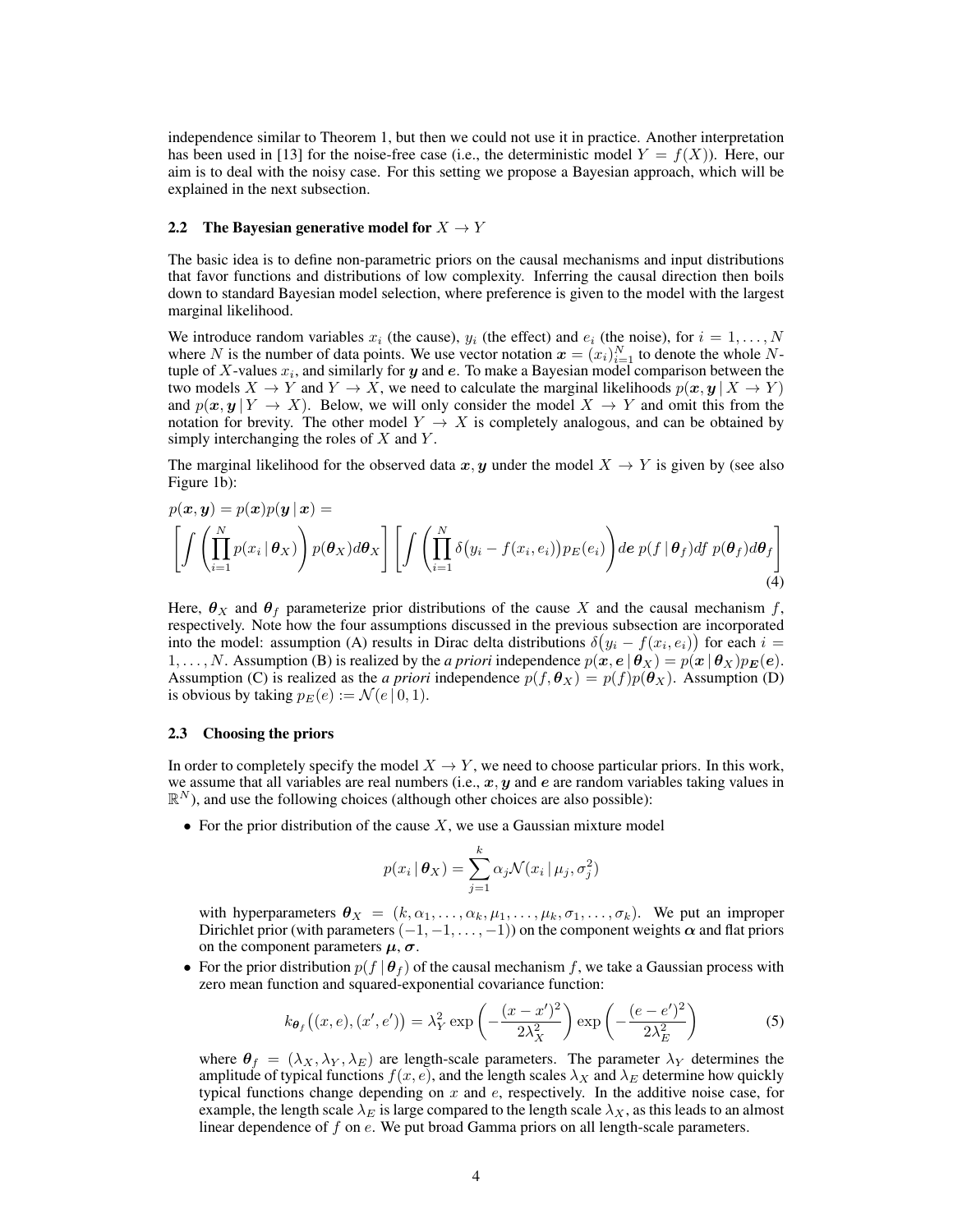#### 2.4 Approximating the evidence

Now that we have fully specified the model  $X \to Y$ , the remaining task is to calculate the integral (4) for given observations  $x, y$ . As the exact calculation seems intractable, we here use a particular approximation of this integral.

#### The marginal distribution

For the model of the distribution of the cause  $p(x)$ , we use an asymptotic expansion based on the Minimum Message Length principle that yields the following approximation (for details, see [15]):

$$
-\log p(\boldsymbol{x}) \approx \min_{\boldsymbol{\theta}_X} \left( \sum_{j=1}^k \log \left( \frac{N \alpha_j}{12} \right) + \frac{k}{2} \log \frac{N}{12} + \frac{3k}{2} - \log p(\boldsymbol{x} \, | \, \boldsymbol{\theta}_X) \right). \tag{6}
$$

#### The conditional distribution

For the conditional distribution  $p(y | x)$  according to the model  $X \to Y$ , we start by replacing the integral over the length-scales  $\theta_f$  by a MAP estimate:

$$
p(\boldsymbol{y} \,|\, \boldsymbol{x}) \approx \max_{\boldsymbol{\theta}_f} p(\boldsymbol{\theta}_f) \int \delta(\boldsymbol{y} - f(\boldsymbol{x}, \boldsymbol{e})) \ p_{\boldsymbol{E}}(\boldsymbol{e}) d\boldsymbol{e} \ p(f \,|\, \boldsymbol{\theta}_f) d\!f.
$$

Integrating over the latent variables e and using the Dirac delta function calculus (where we assume invertability of the functions  $f_x : e \mapsto f(e, x)$  for all x), we obtain:<sup>4</sup>

$$
\int \delta(\mathbf{y} - f(\mathbf{x}, \mathbf{e})) \ p_{\mathbf{E}}(\mathbf{e}) d\mathbf{e} \ p(f \mid \boldsymbol{\theta}_f) df = \int p_{\mathbf{E}}(\epsilon(f)) \ \frac{p(f \mid \boldsymbol{\theta}_f)}{J(f)} df \tag{7}
$$

where  $\epsilon(f)$  is the (unique) vector satisfying  $y = f(x, \epsilon)$ , and

$$
J(f) = \det \left| \nabla_{\boldsymbol{e}} f(\boldsymbol{x}, \boldsymbol{\epsilon}(f)) \right| = \prod_{i=1}^{N} \left| \frac{\partial f}{\partial e}(x_i, \epsilon_i(f)) \right|
$$

is the absolute value of the determinant of the Jacobian which results when integrating over the Dirac delta function. The next step would be to integrate over all possible causal mechanisms  $f$ (which would be an infinite-dimensional integral). However, this integral again seems intractable, and hence we revert to the following approximation. Because of space constraints, we only give a brief sketch of the procedure here.

Let us suppress the hyperparameters  $\theta_f$  for the moment to simplify notation. The idea is to approximate the infinite-dimensional GP function f by a linear combination over basis functions  $\phi_j$ parameterized by a weight vector  $\boldsymbol{\alpha} \in \mathbb{R}^N$  with a Gaussian prior distribution:

$$
f_{\boldsymbol{\alpha}}(x,e) = \sum_{j=1}^{N} \alpha_j \phi_j(x,e), \qquad \boldsymbol{\alpha} \sim \mathcal{N}(\mathbf{0},\mathbf{1}).
$$

Now, defining the matrix  $\Phi_{ij}(x,\epsilon) := \phi_j(x_i,\epsilon_i)$ , the relationship  $y = \Phi(x,\epsilon)\alpha$  gives a correspondence between  $\epsilon$  and  $\alpha$  (for fixed x and y), which we assume to be one-to-one. In particular,  $\alpha = \Phi(x, \epsilon)^{-1}y$ . We can then approximate equation (7) by replacing the integral by a maximum:

$$
\int p_{\mathbf{E}}(\epsilon(\alpha)) \frac{\mathcal{N}(\alpha \,|\, \mathbf{0}, \mathbf{1})}{J(\alpha)} d\alpha \approx \max_{\alpha} p_{\mathbf{E}}(\epsilon(\alpha)) \frac{\mathcal{N}(\alpha \,|\, \mathbf{0}, \mathbf{1})}{J(\alpha)} = \max_{\epsilon} p_{\mathbf{E}}(\epsilon) \frac{\mathcal{N}(\mathbf{y} \,|\, \mathbf{0}, \mathbf{\Phi} \mathbf{\Phi}^T)}{J(\epsilon)}, \tag{8}
$$

where in the last step we used the one-to-one correspondence between  $\epsilon$  and  $\alpha$ .

 $4$ Alternatively, one could first integrate over the causal mechanisms  $f$ , and then optimize over the noise values e, similar to what is usually done in GPLVMs [16]. However, we believe that for the purpose of causal discovery, that approach does not work well. The reason is that when optimizing over e, the result is often quite dependent on x, which violates our basic assumption that  $X \perp\!\!\!\perp E$ . The approach we follow here is more related to nonlinear ICA, whereas GPLVMs are related to nonlinear PCA.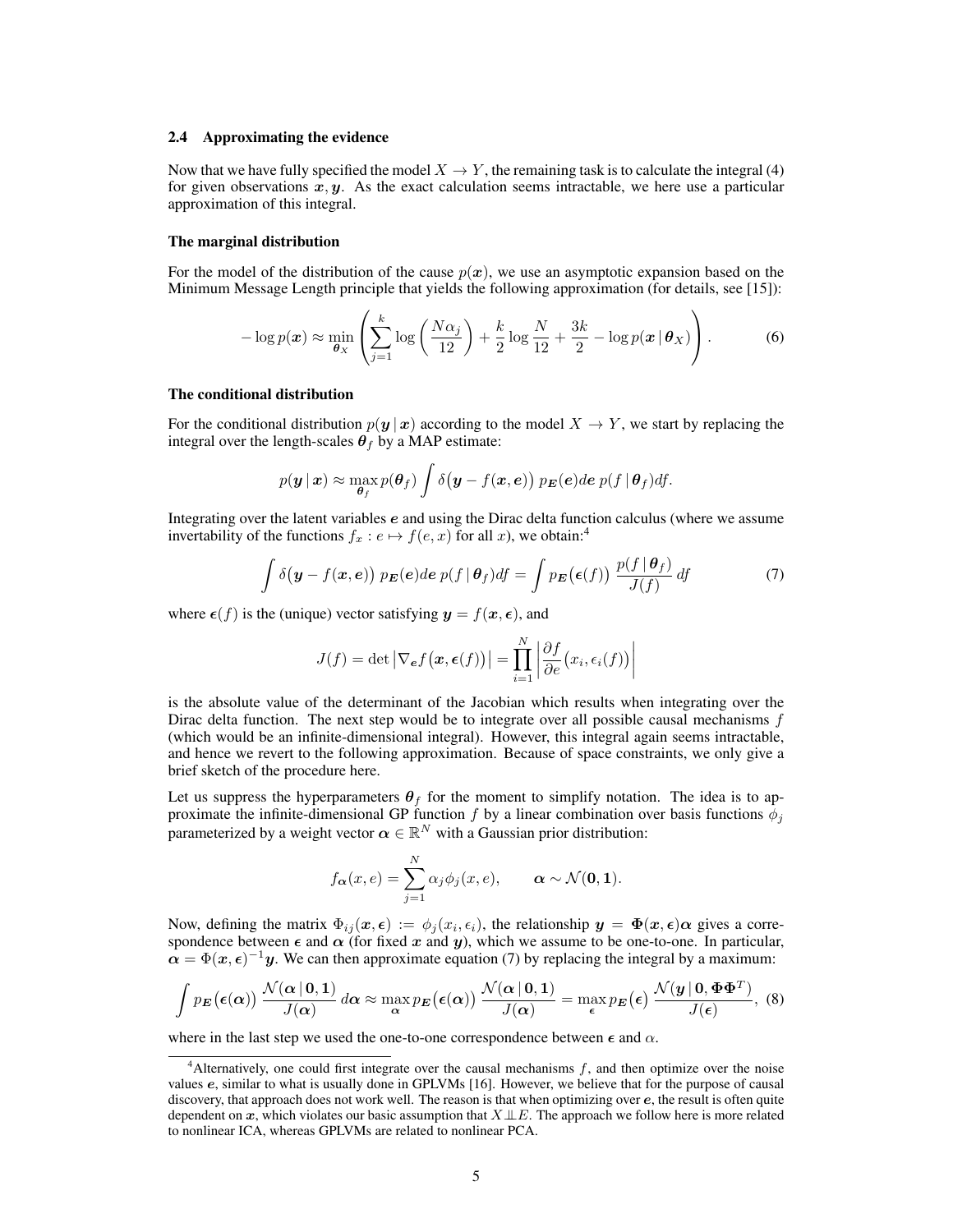After working out the details and taking the negative logarithm, the final optimization problem becomes:

$$
-\log p(\boldsymbol{y} \,|\, \boldsymbol{x}) \approx \min_{\boldsymbol{\theta}_f, \boldsymbol{\epsilon}} \left( \underbrace{-\log p(\boldsymbol{\theta}_f)}_{\text{Hyperpriors}} - \underbrace{\log \mathcal{N}(\boldsymbol{\epsilon} \,|\, \boldsymbol{0}, \boldsymbol{I})}_{\text{Noise prior}} - \underbrace{\log \mathcal{N}(\boldsymbol{y} \,|\, \boldsymbol{0}, \boldsymbol{K})}_{\text{GP marginal}} + \underbrace{\sum_{i=1}^{N} \log \big| \boldsymbol{M}_i . \boldsymbol{K}^{-1} \boldsymbol{y} \big|}_{\text{Information term}} \right). \tag{9}
$$

Here, the kernel (Gram) matrix K is defined by  $K_{ij} := k((x_i, \epsilon_i), (x_j, \epsilon_j))$ , where  $k : \mathbb{R}^4 \to \mathbb{R}^4$ is the covariance function (5). It corresponds to  $\Phi\Phi^T$  in our approximation. The matrix M contains the expected mean derivatives of the GP with respect to e and is defined by  $M_{ij}$  :=  $\frac{\partial k}{\partial e}((x_i, \epsilon_i), (x_j, \epsilon_j))$ . Note that the matrices  $K$  and  $M$  both depend upon  $\epsilon$ .

The Information term in the objective function (involving the partial derivatives  $\frac{\partial k}{\partial e}$ ) may be surprising at first sight. It is necessary, however, to penalize dependences between x and  $\epsilon$ : ignoring it would yield an optimal  $\epsilon$  that is heavily dependent on x, violating assumption (B). Interestingly, this term is not present in the additive noise case that is usually considered, as the derivative of the causal mechanism with respect to the noise equals one, and its logarithm therefore vanishes. In the next subsection, we discuss some implementation issues that arise when one attempts to solve (6) and (9) in practice.

#### Implementation issues

First of all, we preprocess the observed data  $x$  and  $y$  by standardizing them to zero mean and unit variance for numerical reasons: if the length scales become too large, the kernel matrix  $\boldsymbol{K}$  becomes difficult to handle numerically.

We solve the optimization problem (6) concerning the marginal distribution numerically by means of the algorithm written by Figueiredo and Jain [15]. We use a small but nonzero value  $(10^{-4})$  of the regularization parameter.

The optimization problem (9) concerning the conditional distribution poses more serious practical problems. Basically, since we approximate a Bayesian integral by an optimization problem, the objective function (9) still needs to be regularized: if one of the partial derivatives  $\frac{\partial f}{\partial e}$  becomes zero, the objective function diverges. In addition, the kernel matrix corresponding to  $(5)$  is extremely ill-posed. To deal with these matters, we propose the following *ad-hoc* solutions:

- We regularize the numerically ill-behaving logarithm in the last term in (9) by approximating we regularize the numerically ill-behave<br>it as  $\log |x| \approx \log \sqrt{x^2 + \epsilon}$  with  $\epsilon \ll 1$ .
- We add a small amount of  $\mathcal{N}(0, \sigma^2)$ -uncertainty to each observed  $y_i$ -value, with  $\sigma \ll 1$ . This is equivalent to replacing  $K$  by  $K+\sigma^2 I$ , which regularizes the ill-conditioned matrix  $K$ . We used  $\sigma = 10^{-5}$ .

Further, note that in the final optimization problem (9), the unobserved noise values  $\epsilon$  can in fact also be regarded as additional hyperparameters, similar to the GPLVM model [16]. In our setting, this optimization is particularly challenging, as the number of parameters exceeds the number of observations. In particular, for small length scales  $\lambda_X$  and  $\lambda_E$  the objective function may exhibit a large number of local minima. In our implementation we applied the following measures to deal with this issue:

- We initialize  $\epsilon$  with an additive noise model, by taking the residuals from a standard GP regression as initial values for  $\epsilon$ . The reason for doing this is that in an additive noise model, all partial derivatives  $\frac{\partial f}{\partial e}$  are positive and constant. This initialization effectively leads to a solution that satisfies the invertability assumption that we made in approximating the evidence.<sup>5</sup>
- We implemented a log barrier that heavily penalized negative values of  $\frac{\partial f}{\partial e}$ . This was done to avoid sign flips of these terms that would violate the invertability assumption. Basically, together with our earlier regularization of the logarithm, we replaced the logarithms  $\log |x|$  in

<sup>&</sup>lt;sup>5</sup>This is related in spirit to the standard initialization of GPLVM models by PCA.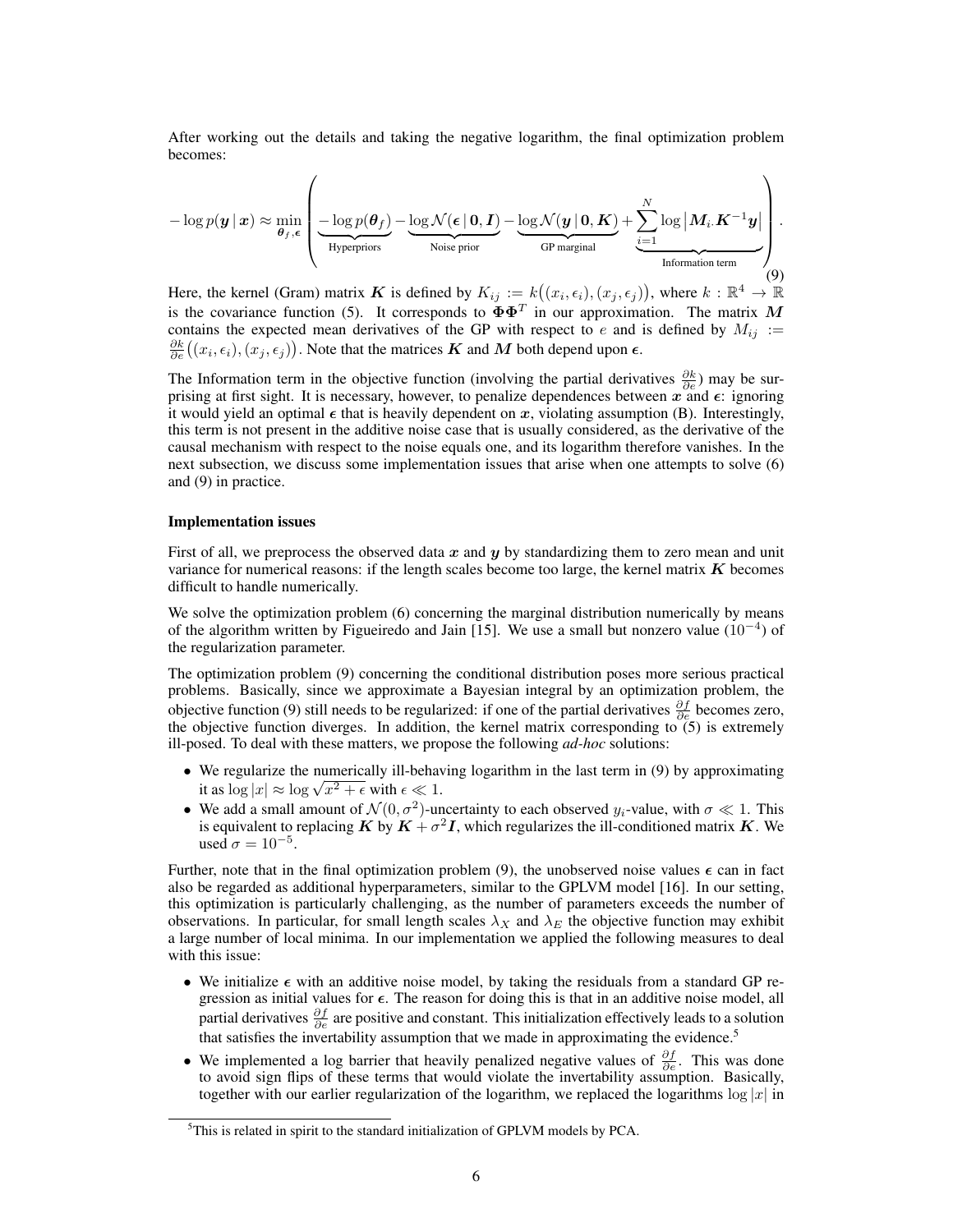the last term in (9) by:

$$
\log \sqrt{(x-\epsilon)^2 + \epsilon} + A\left(\log \sqrt{(x-\epsilon)^2 + \epsilon} - \log \sqrt{\epsilon}\right) \mathbb{1}_{x \le \epsilon}
$$

with  $\epsilon \ll 1$ . We used  $\epsilon = 10^{-3}$  and  $A = 10^2$ .

The resulting optimization problem can be solved using standard numerical optimization methods (we used LBFGS). The source code of our implementation is available as supplementary material and can also be downloaded from http://webdav.tuebingen.mpg.de/causality/.

# 3 Experiments

To evaluate the ability of our method to identify causal directions, we have tested our approach on simulated and real-world data. To identify the most probable causal direction, we evaluate the marginal likelihoods corresponding to both possible causal directions (which are given by combining the results of equations (6) and (9)), choosing the model that assigns higher probability to the observed data. We henceforth refer to this approach as *GPI-MML*. For comparison, we also considered the marginal likelihood using a GP covariance function that is constant with respect to  $e$ , i.e., assuming additive noise. For this special case, the noise values e can be integrated out analytically, resulting in standard GP regression. We call this approach *AN-MML*. We also compare with the method proposed in [1], which also uses an additive noise GP regression for the conditional model, but uses a simple Gaussian model for the input distribution  $p(x)$ . We refer to this approach as *AN-GAUSS*.

We complemented the marginal likelihood as selection criterion with another possible criterion for causal model selection: the independence of the cause and the estimated noise [5]. Using HSIC [17] as test criterion for independence, this approach can be applied to both the additive noise GP and the more general latent variable approach. As the marginal likelihood does not provide a significance level for the inferred causal direction, we used the ratio of the  $p$ -values of HSIC for both causal directions as prediction criterion, preferring the direction with a higher  $p$ -value (i.e., with less dependence between the estimated noise and the cause). HSIC as selection criterion applied to the additive or general Gaussian process model will be referred to as *AN-HSIC* and *GPI-HSIC* respectively.

We compared these methods with other related methods: *IGCI* [13], a method that is also based on assumption (C), although designed for the noise-free case; *LINGAM* [2], which assumes a linear causal mechanism; and *PNL*, the Post-NonLinear model [6]. We evaluated all methods in the "forced decision" scenario, i.e., the only two possible decisions that a method could take were  $X \to Y$  and  $Y \rightarrow X$  (so decisions like "both models fit the data" or "neither model fits the data" were not possible).

Simulated data Inspired by the experimental setup in [5], we generated simulated datasets from the model  $Y = (X + bX^3)e^{\alpha E} + (1 - \alpha)E$ . Here, the random variables X and E where sampled from a Gaussian distribution with their absolute values raised to the power  $q$ , while keeping the original sign. The parameter  $\alpha$  controls the type of the observation noise, interpolating between purely additive noise ( $\alpha = 0$ ) and purely multiplicative noise ( $\alpha = 1$ ). The coefficient b determines the nonlinearity of the true causal model, with  $b = 0$  corresponding to the linear case. Finally, the parameter q controls the non-Gaussianity of the input and noise distributions:  $q = 1$  gives a Gaussian, while  $q > 1$  and  $q < 1$  produces super-Gaussian and sub-Gaussian distributions respectively.

For alternative parameter settings  $\alpha$ , b and q, we generated  $D = 40$  independent datasets. Each dataset consisted of  $N = 500$  samples from the corresponding generative model. Figure 2 shows the accuracy of the considered methods evaluated on these simulated datasets. Encouragingly, GPI appears to be robust with respect to the type of noise, outperforming additive noise models in the full range between additive and multiplicative noise (Figure 2a). Note that the additive noise models actually yield the *wrong* decision for high values of  $\alpha$ , whereas the GPI methods stay well above chance level. Figure 2b shows accuracies for a linear model and a non-Gaussian noise and input distribution. Figure 2c shows accuracies for a non-linear model with Gaussian additive noise. We observe that GPI-MML performs well in each scenario. Further, we observe that AN-GAUSS, the method proposed in [1], only performs well for Gaussian input distributions and additive noise.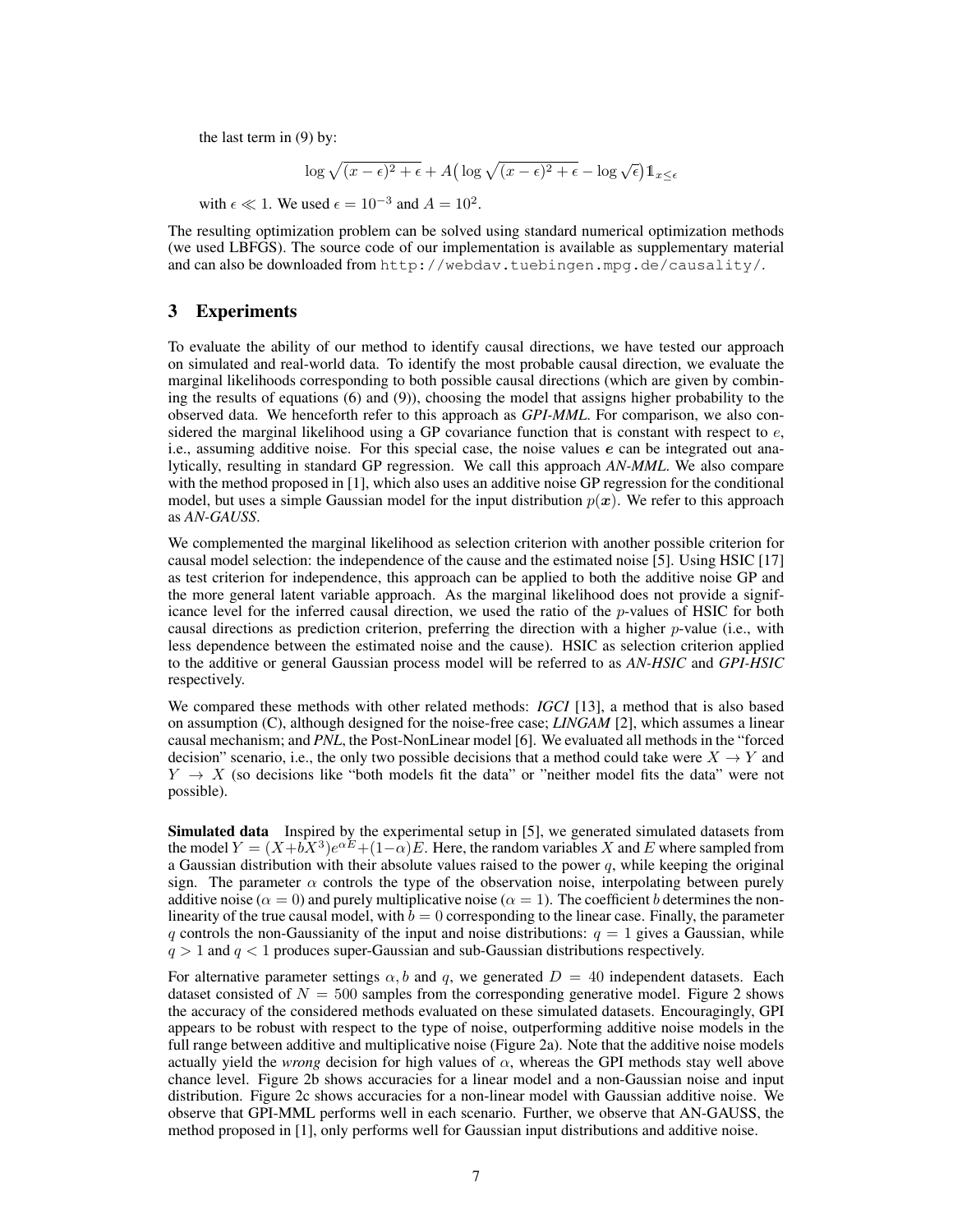



(b) Linear function, non-Gaussian additive noise



Figure 2: Accuracy of recovering the true causal direction in simulated datasets. (a) From additive  $(\alpha = 0)$  to multiplicative noise  $(\alpha = 1)$ , for  $q = 1$  and  $b = 1$ ; (b) from sub-Gaussian noise  $(q < 1)$ , Gaussian noise ( $q = 1$ ) to super-Gaussian noise ( $q > 1$ ), for a linear function ( $b = 0$ ) with additive noise ( $\alpha = 0$ ); (c) from non-linear ( $b < 0$ ) to linear ( $b = 0$ ) to non-linear ( $b > 1$ ), with additive Gaussian noise ( $q = 1, \alpha = 0$ ).

Table 1: Accuracy (in percent) of recovering the true causal direction in 68 real world datasets.

|  | AN-MML AN-HSIC AN-GAUSS GPI-MML GPI-HSIC IGCI LINGAM PNL |  |  |  |
|--|----------------------------------------------------------|--|--|--|
|  | $68+1$ $68+3$ $45+3$ $72+2$ $62+4$ $76+1$ $62+3$ $67+4$  |  |  |  |

Results on cause-effect pairs Next, we applied the same methods and selection criteria to realworld cause-effect pairs where the true causal direction is known. The data was obtained from http://webdav.tuebingen.mpg.de/cause-effect/. We considered a total of 68 pairs in this dataset collected from a variety of domains. To reduce computation time, we subsampled the data, using a total of at most  $N = 500$  samples for each cause-effect pair. Table 1 shows the prediction accuracy for the same approaches as in the simulation study, reporting averages and standard deviations estimated from 3 repetitions of the experiments with different subsamples.

### 4 Conclusions and discussion

We proposed the first method (to the best of our knowledge) for addressing the challenging task of distinguishing between cause and effect *without* an *a priori* restriction to a certain class of models. The method compares marginal likelihoods that penalize complex input distributions and causal mechanisms. Moreover, our framework generalizes a number of existing approaches that assume a limited class of possible causal mechanisms functions. A more extensive evaluation of the performance of our method has to be performed in future. Nevertheless, the encouraging results that we have obtained thus far confirm the hypothesis that asymmetries of the joint distribution of cause and effect provide useful hints on the causal direction.

#### Acknowledgments

We thank Stefan Harmeling and Hannes Nickisch for fruitful discussions. We also like to thank the authors of the GPML toolbox [18], which was very useful during the development of our software. OS was supported by a fellowship from the Volkswagen Foundation.